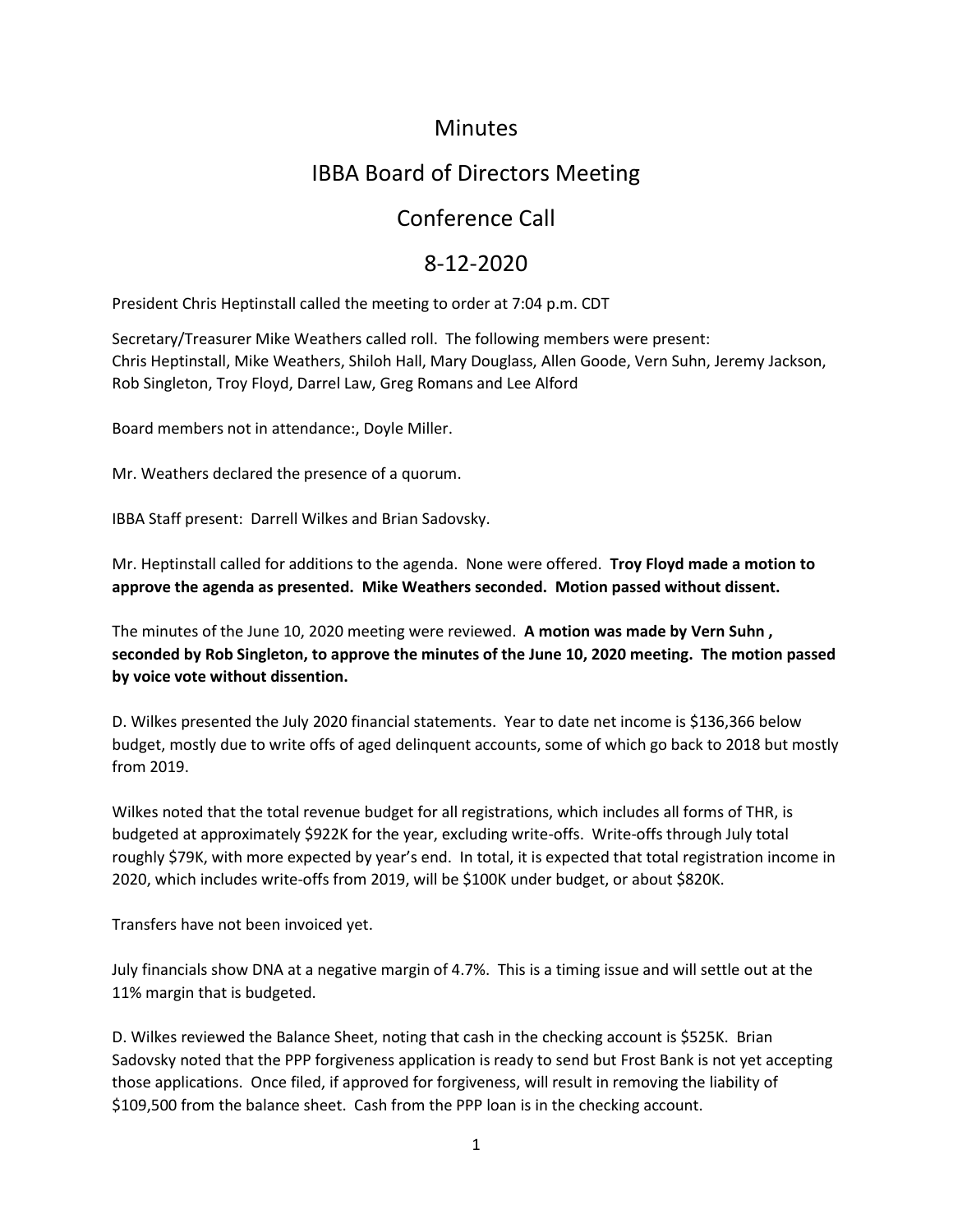Brian Sadovsky reported on the IJBBA accounts, noting that the IJBBA has slightly more than \$18K in receivables, which are included in the total IBBA receivables. This amount exceeds the balance in the Legacy Fund Account, which means that IJBBA has essentially exhausted their available funds held with IBBA. He reported that revenue from NJBS is still coming in and may reverse the underwater situation at least temporarily.

Wilkes stated his plans to connect with IJBBA and get a clear answer on their intent to either take their accounting matter in-house or replenish their account with IBBA and continue to utilize IBBA as their business office.

Mr. Weathers reviewed his projection for year-end, with the following details:

- Assume THR is paid on 38,000 of the 41,885 animals that were invoiced. This is consistent with 2019, and produces revenue of \$798K, which is \$81K below the invoiced amount.
- Net Income through July 31 is \$282K
- Reduction of THR as noted above (\$81K)
- Expenses for August-December of \$95K/month is \$475K
- Catch up on DNA billing, bringing the margin back to normal, represents \$45K p/l adjustment.
- Expect another \$20K in ET calf registrations.
- The initial 2020 net result is -\$208K
- With forgiveness of PPP loan, net result is -\$99K. This should be considered the base case.
- Potential upsides:
	- o Transfers \$30 \$40K
	- o Registration of calves from first-calf heifers \$20 \$30K
- Best case, with upside factors, is about -\$30K, which includes depreciation.

Mr. Suhn inquired about the amount of money represented by transfers that have not yet been billed. Wilkes reported that there are two different kinds of files, which he called Type A and Type B. Type A transfers are simple transfers that are done after the age where all transfers incur transfer fees (24 months for females, 30 months for bulls). From July 1, 2019 through the end of May, that file represents about \$21K in billable transfers. The second type, Type B, are animals that are transferred multiple times before they reach the transfer age cutoff. Show heifers, for instance, may be transferred multiple time before they are 24 months of age, and only the first transfer is free. Type A are straightforward even with the lack of a work order process and integration of regstr with Quickbooks. Type B are more complex and far more time-consuming.

Mr. Weathers suggested that the transfer files should be pulled for current months beginning immediately, and work on the retroactive transfer fees later.

Mr. Jackson questioned whether we should move the retro date to January 1, 2020 because this process is taking longer than expected. Wilkes committed to providing the financial information to allow the Board to make a decision.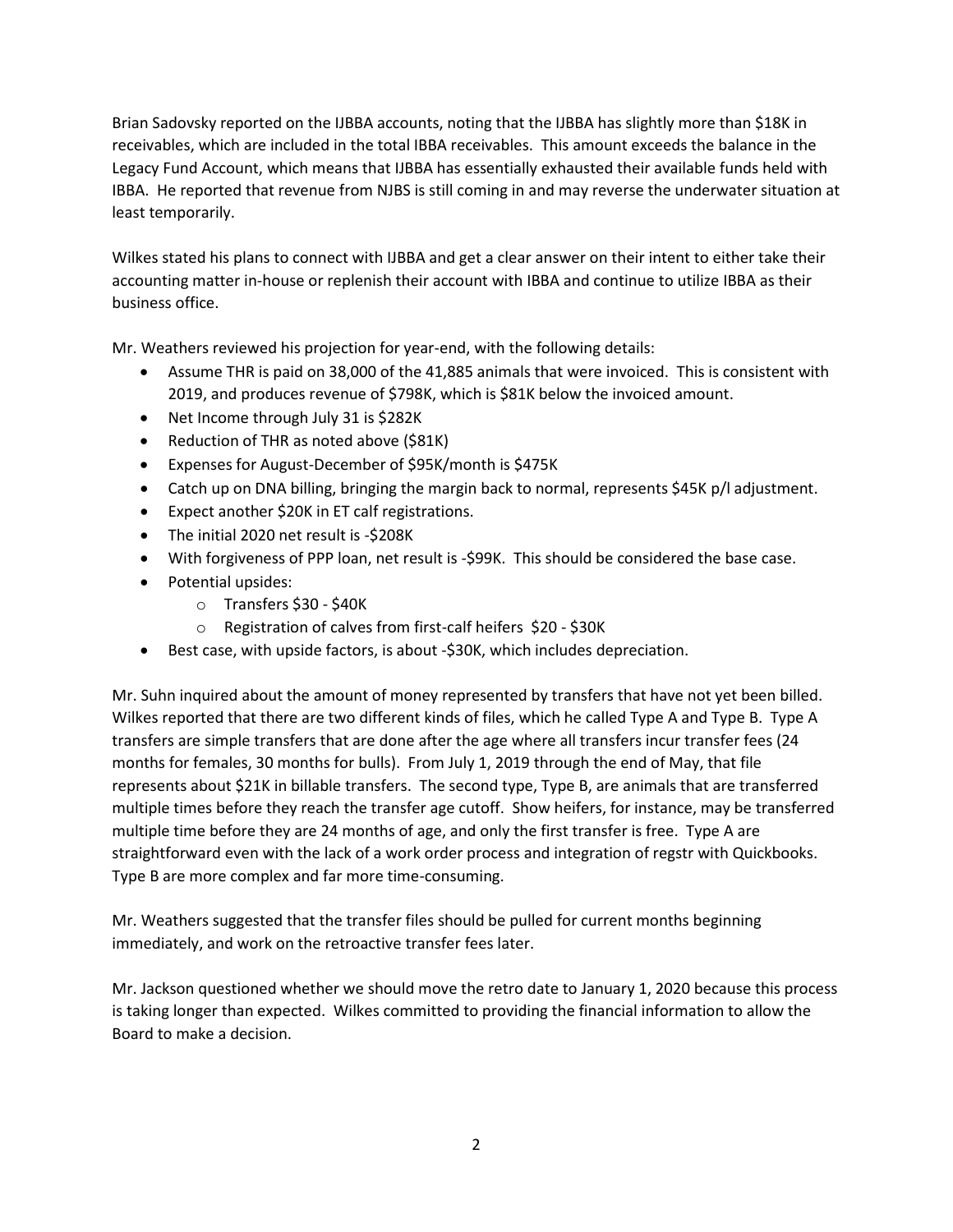Mr. Sadovsky reviewed the 120-day receivables. Discussion ensued about whether or not the system will block transfers from a locked account if a sale management firm orders the transfers, as opposed to a person who attempts to transfer their own cattle within their own account.

**Jeremy Jackson moved, Mike Weathers seconded, to create a safeguard in the computer programming that prevents transfers of animals out of locked accounts. Motion passed without dissent.** 

D. Wilkes reported on BPI, noting that the September issue of Frontline will be the largest Frontline magazine produced. Melanie Fuller was able to sell nearly 40 pages of advertising. This allowed expansion of the mailing list and still will accomplish the goal of breaking even on the Frontline magazine.

Mike Weathers questioned whether the audit for 2020 had been put out for bids. Wilkes reported that it has not, but will be considered.

Mike Weathers suggested that, moving forward, we need to think about eliminating as many transactions as possible, including transfers, and simply adding incrementally to THR fees and stop trying to collect small amounts where the transaction cost may exceed the face value of the invoice.

Mr. Jackson reviewed the status of his policy review project. The following policies were discussed, with decisions as follows:

Policy on Director Absences. The wording of the policy is internally conflicting. **Mike Weathers moved, Allen Goode seconded, to re-write the policy to make clear that a Board member who misses two consecutive meetings will be warned either by letter or call by the President, and that a third consecutive absence will result in dismissal from the Board. Motion passed without dissent.** 

Policy on Breeder Stories. Mr. Jackson opined that the policy is hard to enforce and monitor. **Mike Weathers moved, Vern Suhn seconded, to strike this policy from the manual. Motion passed without dissent.** 

Policy on Past Due Accounts. **Mike Weathers moved, second by Lee Alford, to deal with past due accounts by locking accounts at 90-days past due, members receiving a phone call from the EVP or the Controller at 75-days past due, all accounts over 120-days will be shared with the Board on a monthly basis, no longer deal on a cash-only basis with past due accounts, and any IBBA board member with an account past due 180-days will be brought before the Board for removal. The motion passed without dissent.** 

Policy on review of EVP. **Tabled and assigned to an ad hoc committee to be chaired by Mike Weathers**.

Policy on Mailing Lists. **Tabled to allow further consideration on pricing and limitations**.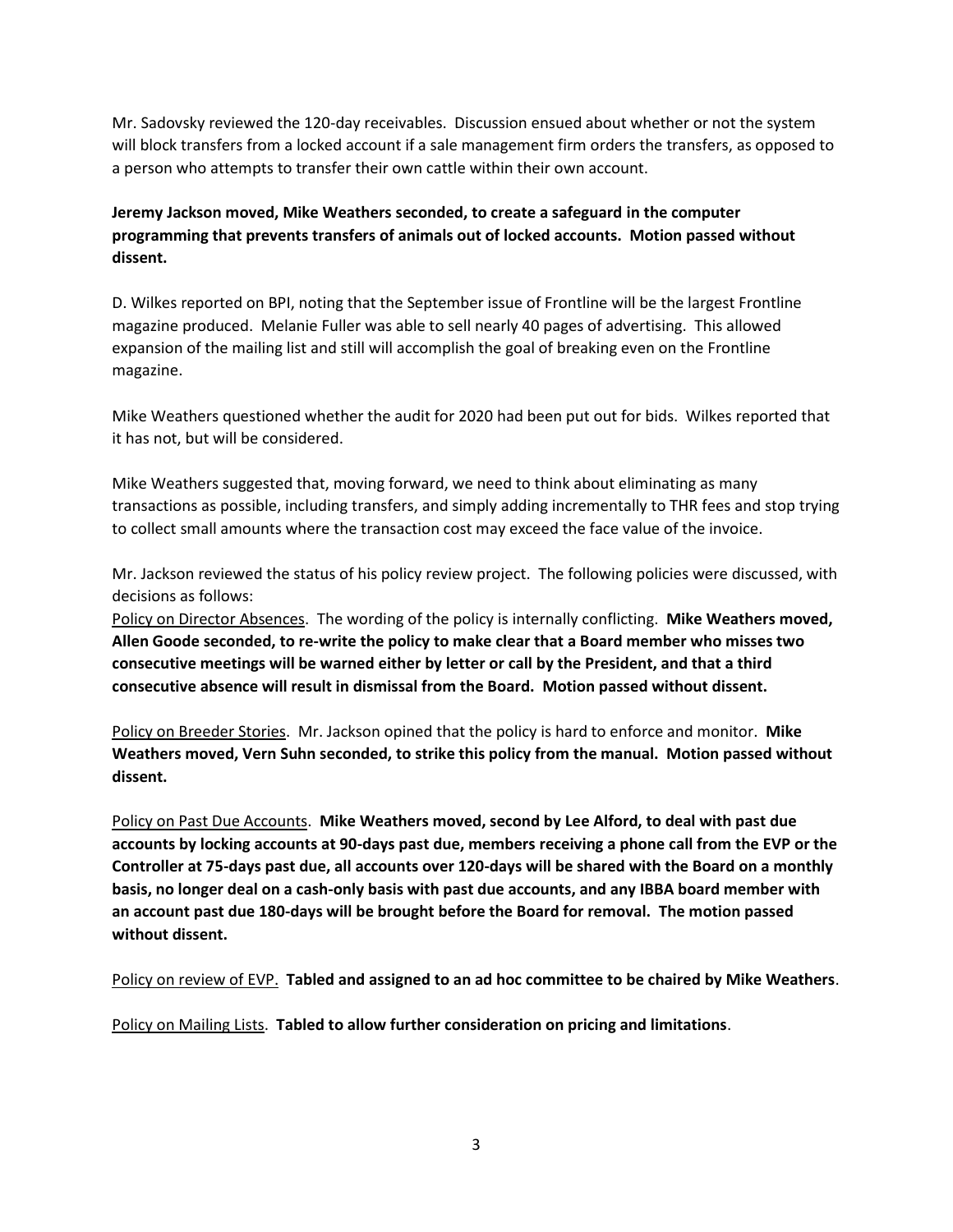Policy on Fall Meeting Location. **Motion was made by Allen Goode, seconded by Troy Floyd, to delete the policy and deal with this as it best fits the current situation, year to year. Motion passed without dissent.** 

Policy on Membership Dues. **Motion was made by Mary Douglass , seconded by Allen Goode, to reaffirm this policy with the proviso that all members be advised when they receive their dues invoice that their account will be locked on January 15 if their dues have not been paid. Motion passed without dissent.** 

Policy on cattle containment at the Futurity and NJBS. **Motion was made by Mike Weathers . seconded by Allen Goode, to delete this policy and allow the show managers and show committees to make reasonable rules on a show by show basis. Motion passed without dissent.** 

Policy on Brangus Summit. **Motion was made by Mary Douglass, seconded by Mike Weathers, to delete this policy. Motion passed without dissent.** 

Policy on Strategic Planning. **Mike Weathers moved, seconded by Allen Goode, to delete this policy and rely on the Long Term Planning function. Motion passed without dissent.** 

Dr. Wilkes presented 6 cases for parentage override, all of which scored at a level that have been approved in all previous cases.

A lengthy discussion ensued about the parent verification policy. Some believe that the September 1, 2016 effective date for requiring parent verification for donor dams and A.I. sires was poorly communicated and that the "grandfather date" of September 1, 2016 be extended until July 1, 2021. Cases continue to be presented to the Board for parentage override even though the policy has been in effect for 4 years. Others expressed opinion that the rule has been in place long enough that members should know about it and that no matter when a "grandfather date" is set, there will be breeders, including new members, who do not become aware of the rule until they have already purchased a donor or have even already flushed a non-parent-verified donor and have ET calves on the ground that cannot be registered.

It was pointed out in discussion that one of the major risks of parentage override is the possibility that a parent of a non-parent-verified animal in a pedigree is incorrect and that a deleterious genetic condition could unknowingly be perpetuated into the population even while the affected pedigrees imply that potential carrier status is not warranted.

**Jeremy Jackson moved, seconded by Mary Douglass, that any parentage override applications must include testing for all major genetic conditions, which may change over time. Motion passed without dissent.** 

**Mike Weathers moved, seconded by Mary Douglass, to approve the 6 parentage override cases presented. Motion passed without dissent.**